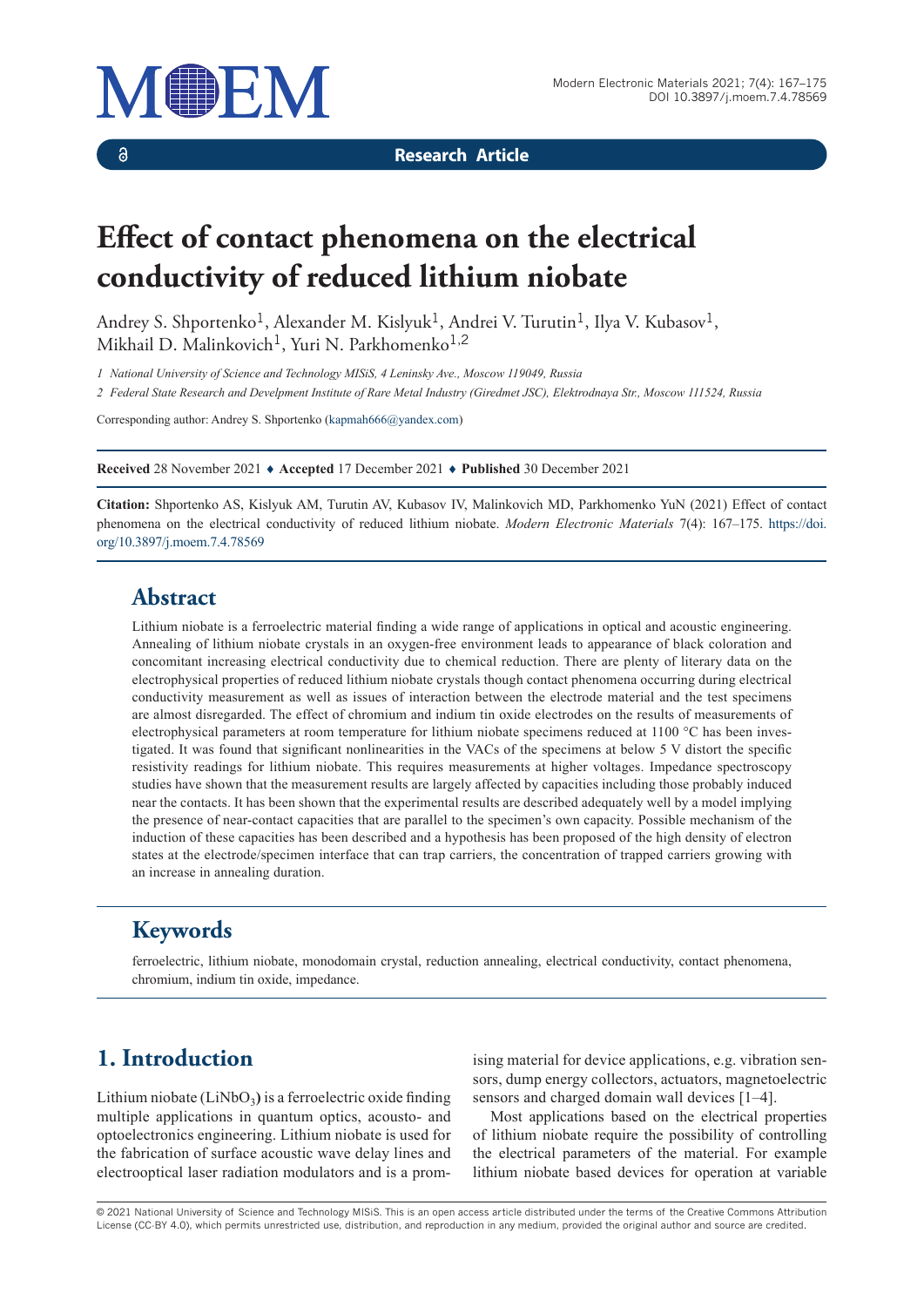temperature face a big problem of parasitic pyroelectric currents [5, 6] which can be reduced by increasing the electrical conductivity of the material. Charge transfer in lithium niobate single crystals is commonly described by two electrical conductivity models [7]. At high temperatures (above 450 °С) the electrical conductivity is brought about by intrinsic carriers [8]. At low temperatures the main contribution to lithium niobate conductivity is believed to be from defects and the related conductivity mechanisms. One method of changing the conductivity of lithium niobate crystals is annealing in an oxygen–free atmosphere [9, 10] which triggers oxygen and lithium diffusion. Part of the diffusion-generated lithium vacancies are filled by niobium atoms causing the formation of antisite defects which may form small-radius polarons when exposed to an electron field. It is believed that these carriers deliver the main contribution to the low-temperature conductivity of lithium niobate crystals (below ~400 °С [8]) after annealing in an oxygen–free atmosphere [11, 12].

Despite the plenty literary data on the effect of reduction heat treatment parameters on the electrophysical properties of lithium niobate, the effect of contact material on experimental results has been studied insufficiently yet. Most of earlier works did not justify the choice of contact material, this complicating comparison between results obtained by different research teams. Table 1

shows the main parameters of electrodes used for lithium niobate measurements in earlier works [5, 6, 8, 9, 12, 14–20].

Below we analyze the effect of electrode material on the constant current volt-ampere characteristics of lithium niobate and room temperature electrophysical parameters as a function of frequency. These studies deliver data on the ohmicity of the contacts, specific resistivity of the specimen material and presence or absence of ionic currents through the specimen.

## **2. Experimental**

The specimens were made from a *z*-cut 0.5 mm thick lithium niobate wafer produced by Roditi International Corp. Ltd., UK, of congruent composition. The wafer was cut into rectangular specimens  $15 \times 7$  mm<sup>2</sup> in size. The specimens were vacuum annealed at a residual gas pressure of within  $10^{-6}$  Torr (1 Torr  $\approx$  133.322 Pa) at 1050 °C for 2, 20 and 40 min. in a reactive furnace in a cell made of sapphire screens separated from the specimen by polycor spacers (VK-100 vacuum tight aluminum oxide ceramic). The specimens were placed on rails of the same material as the specimens (lithium niobate) for preventing diffusion of impurity atoms from the tackle. Schematic of the cell is shown in Fig. 1.

**Table 1.** Electrodes used for study of lithium niobate electrophysical parameters

| Parameter tested                                                                                       | <b>Electrodes</b> used         | Ref.       |
|--------------------------------------------------------------------------------------------------------|--------------------------------|------------|
| Optical properties and electrical conductivity of reduced lithium niobate at different<br>temperatures | Conductive rubber              | $[13]$     |
| Surface coustic wave devices based on reduced lithium niobate                                          | Aluminum / titanium sputtering | [6]        |
| Electrical conductivity as a function of reduction temperature                                         |                                | [5, 9, 14] |
| Electrical conductivity as a function of reduction mode                                                | Aluminum electrodes            | $[15]$     |
| Piezoelectric parameters and electrical conductivity of reduced lithium niobate                        | Platinum electrodes            | [8]        |
| Electrical conductivity of domain boundary in lithium niobate                                          | Chromium / gold electrodes     | [16]       |
| High-temperature electrical conductivity of nonstiochiometric lithium niobate                          | Platinum electrodes            | $[12]$     |
| Electrical conductivity and pyroelectric properties of lithium niobate                                 | Indium and aluminum electrodes | $[17]$     |
| Electrical conductivity of lithium niobate and lithium tantalate                                       | Chromium electrodes            | [18]       |
| Frequency dependences of dielectric permeability and dielectric loss tangent<br>of lithium niobate     | Silver paste electrodes        | [19]       |



Lithium niobate rails

**Figure 1.** Schematic of cell for reduction annealing of lithium niobate.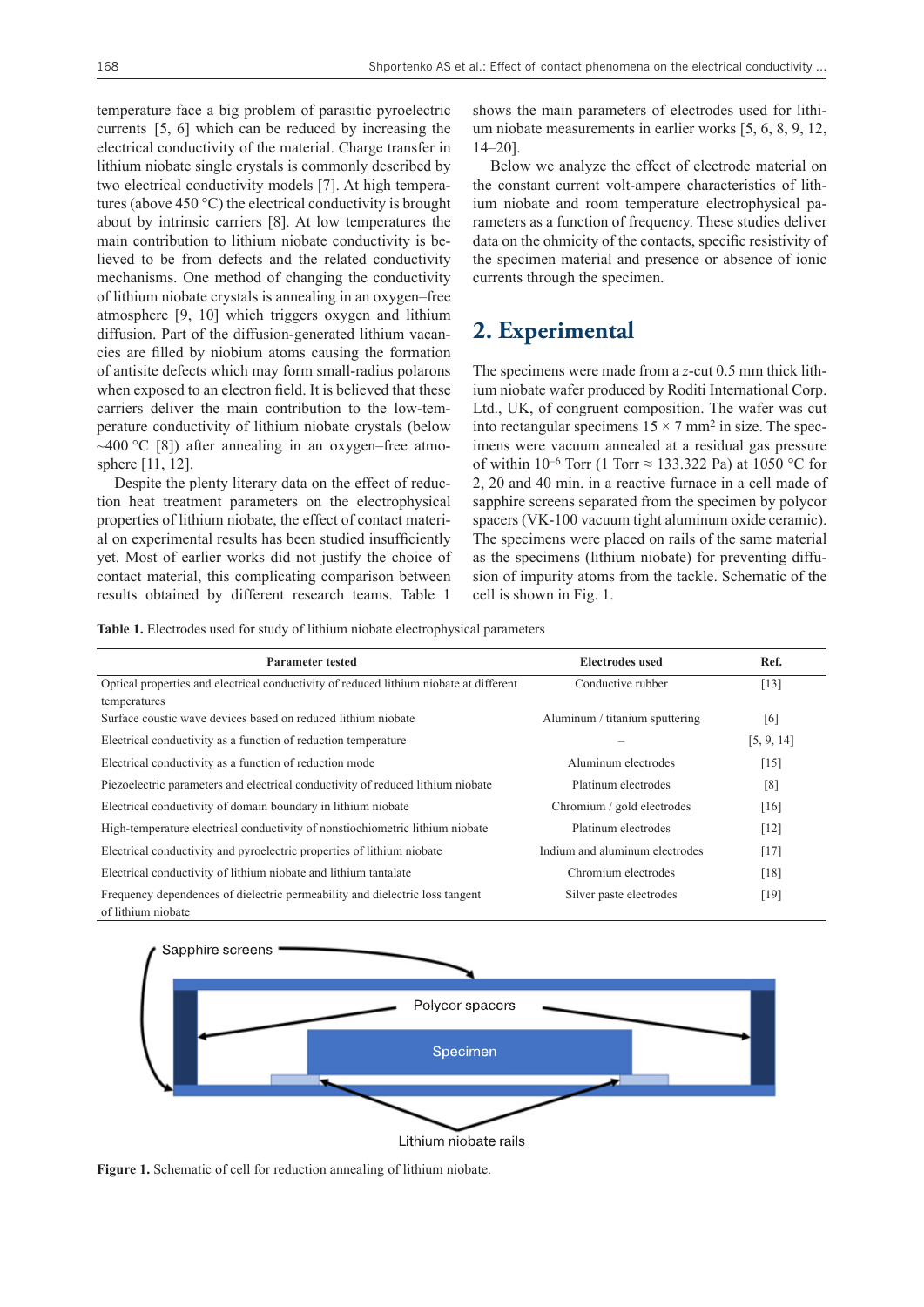

**Figure 2.** Schematic of DC VAC measurement experimental setup.

The as-annealed specimens were cut into  $7 \times 7$  mm<sup>2</sup> squares onto which indium lead oxide and chromium (Cr) electrodes were deposited by magnetron sputtering through a mask. The as-deposited films might contain up to 10 at.% oxygen (for Cr) and up to 4 at.% nitrogen. The specimens were placed into a holder that minimized mechanical impact (soft pressure contacts).

The constant current electrical conductivity was measured on an experimental set consisting of a (MOTECH LPS 305 DC source, a Keithley 6485 picoampermeter, a switching unit and a measuring cell in the form of a screened box in which the holder with the specimen was placed. Schematic of the experimental setup is shown in Fig. 2

The electrical conductivity was measured in two stages with different voltage amplitudes and measurement steps (Fig. 3). Each stage included three measurement cycles for each of which the voltage was measured stepwise with a 0.1 V step from zero to an amplitude of  $\pm$ 5 V for the first stage and with a 1 V step from zero to an amplitude of  $\pm 25$  V for the second stage. The cycle duration was approx. 6 h. This measurement setup yielded the volt-ampere curves **(VAC)** of the specimens with sufficient voltage stepping for low  $(\pm 5 \text{ V})$  and high  $(\pm 25 \text{ V})$ voltage amplitudes with minimum time consumption.

It was reported earlier [18] that recording of VACs for oxide crystals can be affected by relaxation processes manifested as a decrease in the current through the specimen in time at a constant applied bias. The relaxation processes were attributed to polarization and polarization currents [18]. Current as a function of time for each DC voltage value was measured in order to evaluate potential relaxation processes during VAC recording for the test specimens. The electrical resistivities *R* were calculated from the slope of rectilinear VAC sections and the specific resistivities were calculated taking into account the specimen dimensions. The frequency impedance curves were measured using a Zurich MFLI lock-in amplifier. The results were presented in the form of Nyquist diagrams. The voltage amplitude for the impedance measurements was 300 mV. Charge transfer through the specimens was simulated using equivalent circuits as shown in Fig. 4.

The equivalent circuit shown in Fig. 4 *a* is a perfect case of charge transfer through a specimen with perfect Ohmic contacts. For the calculation of this circuit the specimen's resistive component  $R_{\text{VAC}}$  was accepted to be the resistivity obtained from the VAC measurements. The *C*geom parameter was calculated as the capacity of a flat capacitance the dielectric permeability of which is equal to that of the specimen. The impedance calculation formula is as follows:

$$
Z = \frac{1}{\left(\frac{1}{R} + 2\pi i f C\right)},
$$

where *i* is the imaginary unit and *f* is the applied bias frequency.



**Figure 3.** Applied bias as a function of time for voltage amplitudes of (*a*) 5 and (*b*) 25 V.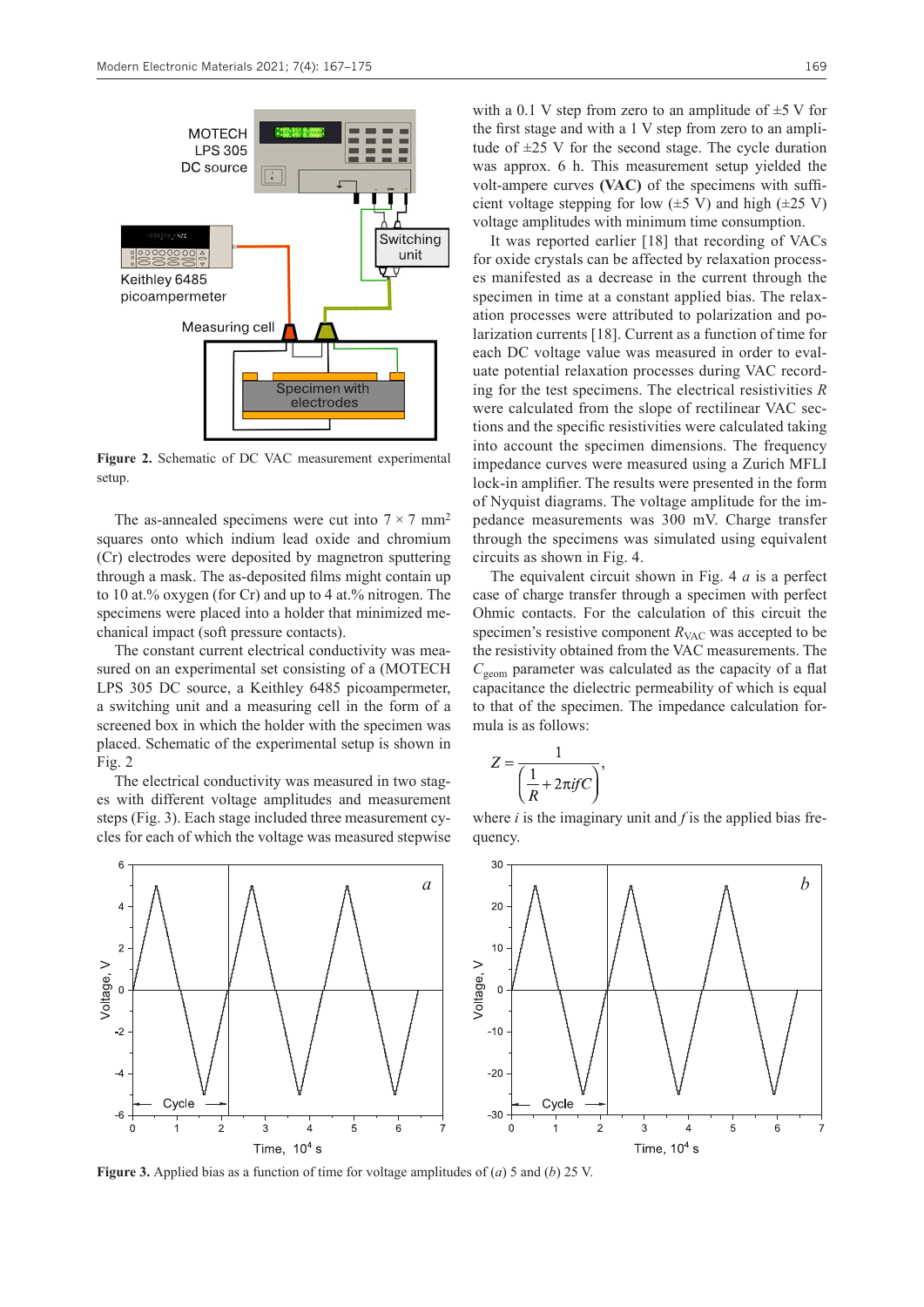

**Figure 4.** Schematic of specimens with electrodes and equivalent circuits used for impedance spectroscopy data approximation.

The equivalent circuit shown in Fig. 4 *b* is a system in which an additional constant phase element **(CPE)** forms in the near-electrode region of the specimen. All the other parameters are the same as for the equivalent circuit shown in Fig. 4 *b*. The overall capacity is the sum of the capacities of the specimen and the near-contact region which is simulated by the CPE element. Then the overall impedance calculation formula takes on as follows:

$$
Z = \frac{1}{\left(\frac{1}{R} + 2\pi i f C + \left(2\pi i f\right)^n CPE\right)},\tag{1}
$$

where  $n$  is the exponent describing the phase shift of the variable component of the signal at the lithium niobate / contact interface.

The resistivity of the electrodes and the measuring wiring was neglected since this figure is more than two orders of magnitude smaller than  $R$  and  $R_{VAC}$ .

Capacities related to specimen areas and specific resistivities  $\rho_{\text{imp}}$  were calculated from the electrical capacity and resistivity of the specimens measured by impedance spectroscopy taking into account specimen dimensions.

### **3. Results and discussion**

#### **3.1. Volt-ampere curve measurement**

Figures 5 and 6 show the VACs of the specimens with Cr and ITO electrodes after different annealing duration.

One can note the following specific features of these VACs:

– the VACs are nonlinear near zero for the specimens with ITO electrodes;

– the difference between the measurement cycles in the VACs for the specimens with ITO electrodes decreases and VAC nonlinearity near  $U = 0$  also decreases with an increase in annealing duration;

– VAC nonlinearity near  $U = 0$  for the specimens with Cr electrodes is noticeably lower than that for the specimens with ITO electrodes.

The VACs of some specimens exhibit hysteresis loops attributable to relaxation processes. To study the relaxation processes we analyzed current *vs* time curves at a constant voltage for all the specimens. The results showed that for an absolute voltage value of above 5 V the decrease of current in time for all the specimens is within 2% of the maximum values. Furthermore for VAC measurements in the –5 to 5 V range, VAC nonlinearity significantly affects the electrical conductivity readings. At higher voltages the nonlinearity has a smaller effect on the electrical conductivity measurement results. Therefore when measuring the electrical conductivity we did not use the current readings taken in the –5 to 5 V range. The resistivities were calculated for each measurement cycle separately for the positive and negative VAC branches.

The asymmetrical pattern of the curves for the specimens with chromium electrodes shown in Figs. 5 and 6 is far less expressed than for the specimens with ITO electrodes. The VACs of the specimens with ITO electrodes exhibit a low-conductivity section covering a range of approx. 2 V (Fig. 6 *b*). These features can be caused by the presence of an energy barrier at the interface between reduced lithium niobate and the electrode material or by charging of the intrinsic capacity and polarization currents [18]. However, in earlier studies of current relaxation phenomena in polar crystalline dielectrics [21–24] the relaxation was attributed to galvanic interaction of the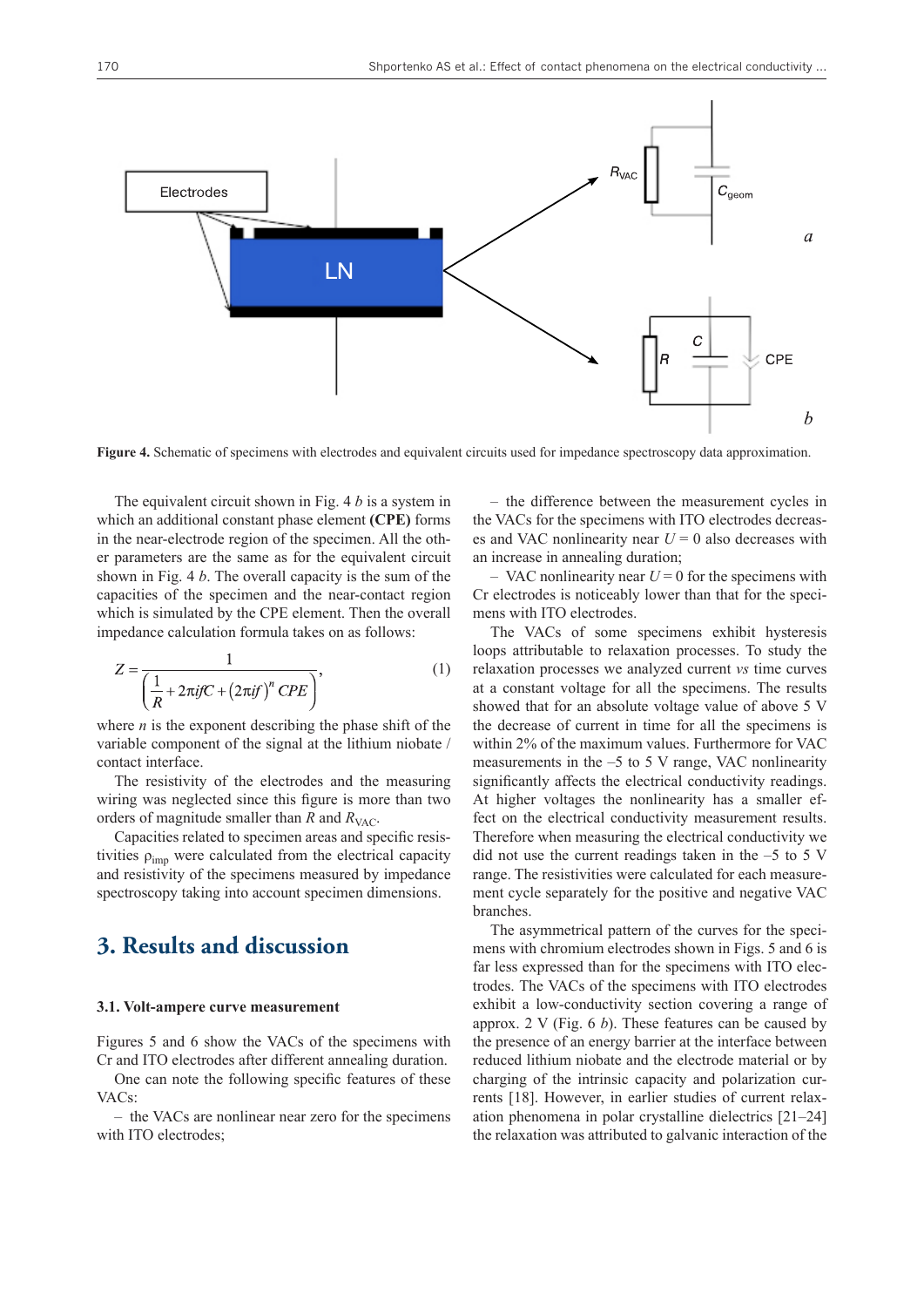electrode material with the specimen material at room temperature which also causes emf.

#### **3.2. Impedance measurements**

Impedance spectroscopy data are shown in the form of Nyquist hodograph diagrams in Fig. 7.

It can be seen from Fig. 7 that all the hodograph diagrams calculated within the simplest model shown in Fig. 4 *a* (Fig. 7, Curves *3*) contradict with the experimental data (Curve *1*). This fact suggests that the experimental room temperature electrical conductivities of reduced lithium niobate are significantly affected by the non-ohmicity of the contacts. The discrepancy between the measured and theoretical data in the Nyquist hodograph diagrams can be accounted for by the presence of potential barriers at the interface between the specimen and the electrode (depleted layers) or by the relatively



**Figure 5.** VACs for specimens with (*a*, *c* and *e*) Cr and (*b*, *d* and *f*) ITO electrodes as-annealed for (*a* and *b*) 2, (*c* and *d*) 20 and (*e* and *f*) 40 min. taken in the –25 to 25 V range: (*1*, *2* and *3*) are the first, second and third measurement cycles.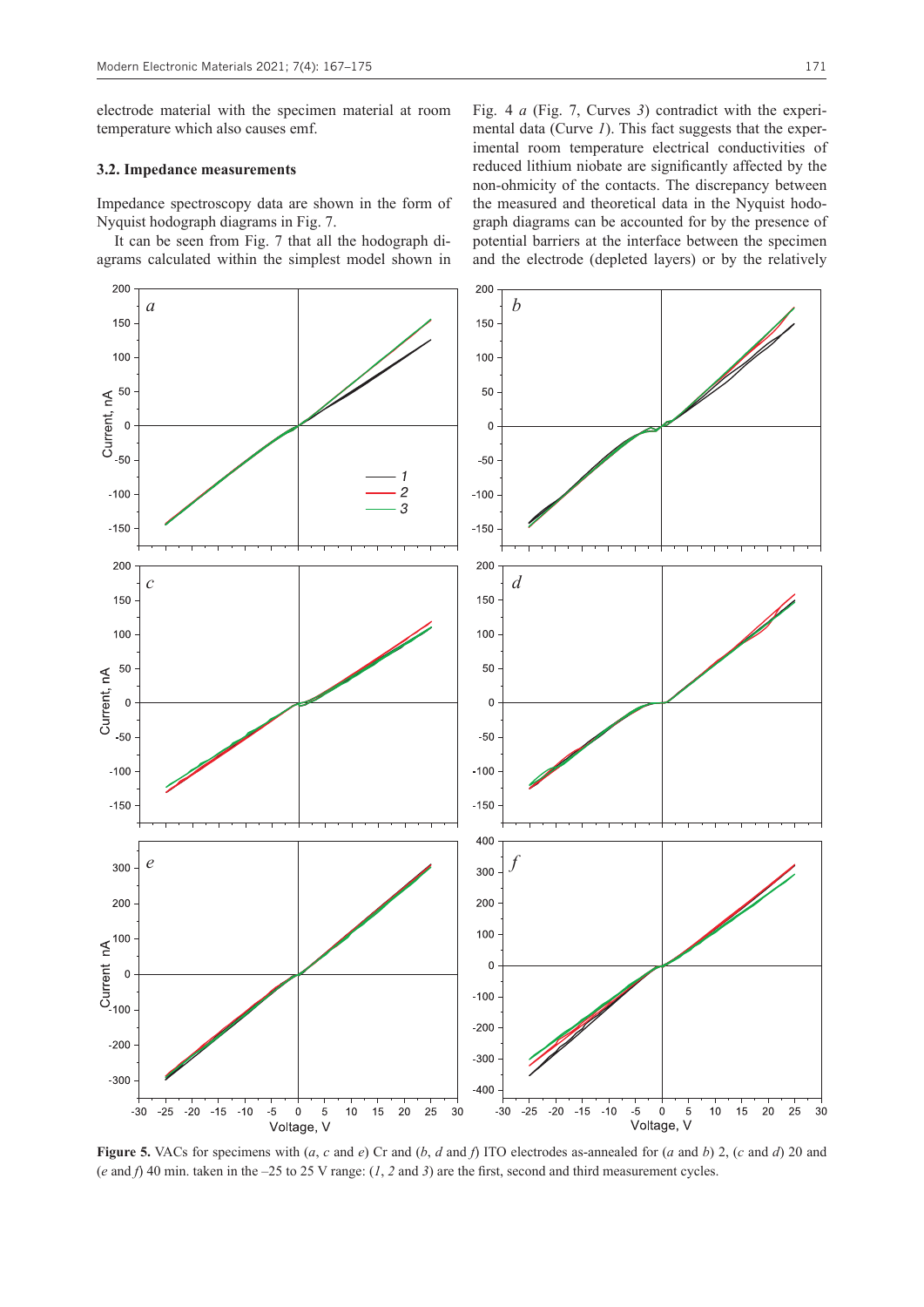

**Figure 6.** VAC for specimens with (*a*) Cr and (*b*) ITO electrodes as-annealed for 2 min. taken in the –5 to 5 V range: (1, 2 and 3) are the first, second and third measurement cycles.



**Figure 7.** Nyquist hodograph diagrams of impedance spectra for specimens with (*a*, *c* and *e*) Cr and (*b*, *d* and *f*) ITO electrodes as-annealed for (*a* and *b*) 2, (*c* and *d*) 20 and (*e* and *f*) 40 min.: (*1*) experimental curve and (*2* and *3*) calculation on the basis of equivalent circuits shown in Fig. 4 *b* and 4 *a*, respectively.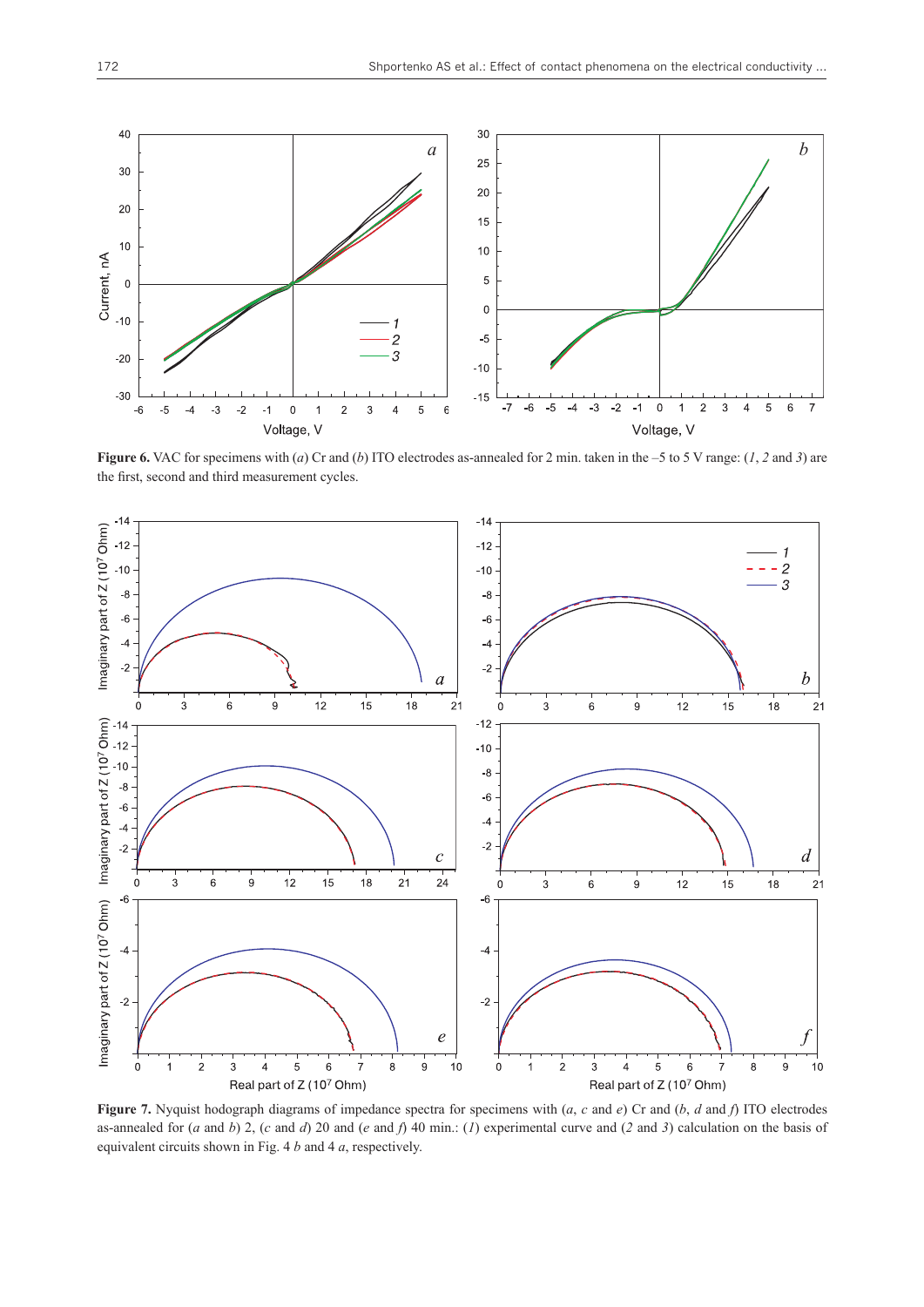

**Figure 8.** Specific capacity as a function of annealing duration for specimens with (*1*) Cr and (*2*) ITO electrodes.

high density of electron states (electron traps). To verify this hypothesis we analyzed the dependence of the electrical capacity of the specimens at 1 kHz (Fig. 8) on annealing duration.

Since reduction annealing does not cause lithium niobate transformation to a new phase with a higher dielectric permeability, the electrical capacity of the specimen cannot change significantly due to a change in the dielectric parameters.

However Fig. 8 well illustrates the growth of the specific capacity. This phenomenon originates from the additional capacity at the electrode / lithium niobate interface. There are two possible variants:

– a depleted layer forming near the contact;

– change of charge of the electron states at the contact/specimen interface upon application of an AC bias during the measurements.

In the former case the capacities are connected in series and in the latter case they are parallel. For serial connection the resultant capacity *C*res cannot exceed the capacity of the specimen  $C_{\text{spc}}$  at any contact barrier capacity  $C_{\text{bar}}$ :

$$
C_{\rm res} = \frac{C_{\rm spe} C_{\rm bar}}{C_{\rm spe} - C_{\rm bar}}.
$$

Since the results suggest that  $C_{\text{res}} \geq C_{\text{spec}}$ , one can state that the capacity of the specimen and the contact capacity are parallel. The experiments also suggest that the resultant capacity is as follows:

$$
C_{\text{res}} = C_{\text{spc}} + C_{\text{bar}}
$$

where  $C_{\text{snc}} = const$  increases in with an increase in annealing duration and carrier concentration, this being in agreement with the observed increase in the electrical conductivity of the specimens. We therefore approximated the experimental data with the equivalent circuit as shown in Fig. 4 *b*. The results of experimental data approximation using Eq. (1) are shown in Fig. 7, Curve *2*.

Selected parameters of equivalent circuit components providing for the best fit with the experimental curves with normalization to the specimen dimensions are shown in the form of specific electrical resistivity (the *R* and  $R_{VAC}$  elements of the equivalent electric circuit in Fig. 4) as a function of annealing duration (Fig. 9) and the *CPE* parameter as a function of annealing duration (Fig. 10). The exponent *n* in Eq. (1) takes on 0.87 for the specimens with chromium electrodes annealed for 2 and 20 min. and  $n = 0.9$  for the other as-annealed specimens. These exponential value suggest that the performance parameters of the *CPE* elements shown in the hodograph diagrams are close to those of capacitors and the *CPE* element itself is in this case referred to as the fractal capacitor [24]. Furthermore the exponents *n* do not fit into the range of (0.25–0.75) in which the *CPE* element degrades to a Warburg diffusion element [24]. This suggests the absence of any significant diffusion processes in the near-electrode regions and in the specimen bulk.



**Figure 9.** Specific electrical resistivity as a function of annealing duration for specimens with chromium and ITO electrodes, as per measurements of positive and negative VAC branches (triangles) and impedance spectra.



**Figure 10.** CPE of reduced specimens as a function of annealing duration.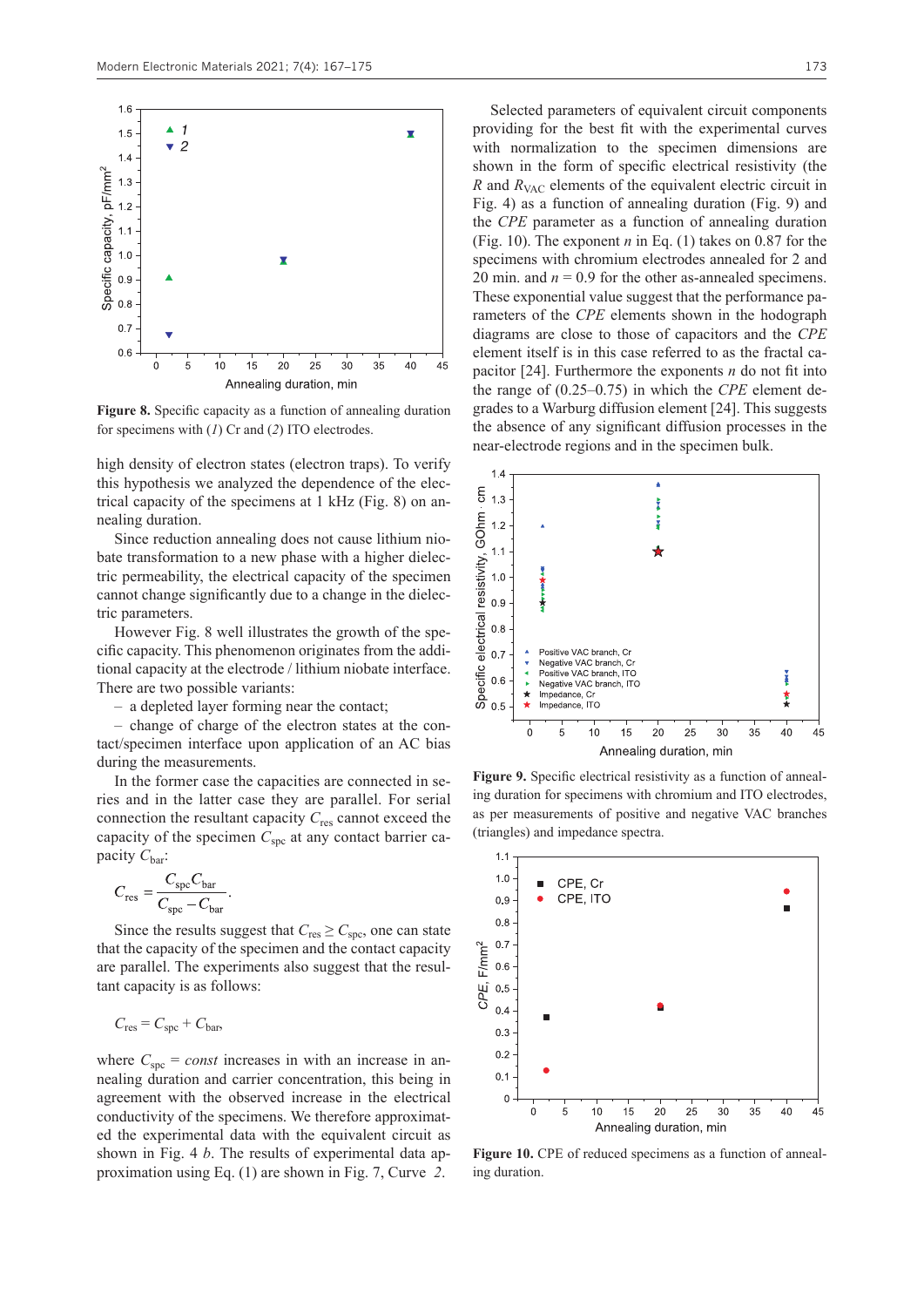The data shown in Fig. 9 suggest that the specific resistivity of the specimens is a nonmonotonic function of annealing duration. Similar results were obtained earlier [8] in a study of room temperature electrical resistivity as a function of annealing temperature for constant exposure time. The data suggest that the conductivity *vs* annealing temperature is a nonmonotonic function with a minimum for specimens annealed at 1000 °C. The authors explained this behavior within a polaron conductivity model, i.e., the conductivity increases due to the  $Nb_{Nb}^{5+}$ to  $Nb_{Li}^{4+}$  transitions, with the maximum value occurring at some critical ratio of  $Nb_{Nb}^{5+}$  and  $Nb_{Li}^{4+}$ . Further reduction annealing leads to a decrease in the quantity of polarons due to the destruction of bipolarons resulting in a decrease in the concentration of mobile carriers and hence a decrease in the electrical conductivity. The above line of reasoning is also true for the dependences of room temperature electrical conductivity on constant-temperature annealing duration since in that case the formation of polarons occurs by the same mechanism.

The growth of the fractal capacity with an increase in annealing duration (see Fig. 8) is probably caused by the fact that an increase in the concentration of mobile carriers (polarons) entails a higher occupation of electron states at the specimen/contact interface. One should also take into account a possible increase in the density of states during high-temperature anneals.

# **4. Conclusion**

Reduction vacuum annealing of lithium niobate at 1050 °C reduces the electrical resistivity of the material, however the dependence on annealing duration is nonmonotonic: crystal exposure to an oxygen-free atmosphere for 40 min causes a drop in the electrical resistivity to 5 · 10<sup>8</sup> Ohm · cm. The measurement results depend

significantly on the electrode material, especially at low voltages.

Chromium electrodes form close-to-Ohmic contacts to reduced lithium niobate crystals but for short annealing duration in an oxygen-free atmosphere (20 min or less) the VACs are nonlinear close to zero voltage. The VACs for ITO electrodes contacting with lithium niobate have a clearly manifested nonlinear pattern with a reduction in the nonlinearity for long exposure (40 min) but without complete nonlinearity elimination.

We showed that with an increase in annealing duration the capacity of the specimens with both chromium and ITO electrodes increases. Our hypothesis is that this phenomenon is attributed to charge accumulation at electron states at the specimen / contact material interface. We suggested and calculated an equivalent circuit in which the contact capacity is represented as a fractal capacitor.

# **Acknowledgments**

The study was conducted with financial support from the Russian Research Foundation (Grant No. 21-19-00872, https://rscf.ru/project/21-19-00872/) for specimen preparation and reduced lithium niobate electrophysical measurements.

The Authors are grateful to the Ministry of Education and Science of the Russian Federation for support within State Assignment (Fundamental Research Project No. 0718-2020-0031 "New Ferroelectric Composite Materials on the Basis of Oxide Ferroelectrics with Ordered Domain Structure: Production and Properties").

Impedance spectroscopic studies were carried out on equipment of the Collective Use Center "Materials Science and Metallurgy" of the MISiS National Research and Technology University with financial support from the Ministry of Education and Science of the Russian Federation (No. 075-15-2021-696).

# **References**

- 1. Kubasov I.V., Kislyuk A.M., Turutin A.V., Bykov A.S., Kiselev D.A., Temirov A.A., Zhukov R.N., Sobolev N.A., Malinkovich M.D., Parkhomenko Y.N. Low-frequency vibration sensor with a sub-nm sensitivity using a bidomain lithium niobate crystal. *Sensors (Basel)*. 2019; 19(3): 614. https://doi.org/10.3390/s19030614
- 2. Turutin A.V., Vidal J.V., Kubasov I.V., Kislyuk A.M., Malinkovich M.D., Parkhomenko Y.N., Kobeleva S.P., Pakhomov O.V., Kholkin A.L., Sobolev N.A. Magnetoelectric metglas/bidomain y + 140°-cut lithium niobate composite for sensing fT magnetic fields. Appl. Kubasov I.V, Kislyuk A.M., Turutin A.V, Malinkovich M.D., Parkhomenko Y.N. Bidomain Ferroelectric Crystals: Properties and Prospects of Application. *Phys. Lett*. 2018; 112(26): 262906. https:// doi.org/10.1063/1.5038014
- 3. Kubasov I.V., Kislyuk A.M., Ilina T.S., Shportenko A.S., Kiselev D.A., Turutin A.V., Temirov A.A., Malinkovich M.D., Park-

homenko Y.N. Conductivity and memristive behavior of completely charged domain walls in reduced bidomain lithium niobate. *J. Mater. Chem. C.* 2021; 9(43). https://doi.org/10.1039/d1tc04170C

- 4. Kubasov I.V., Kislyuk A.M., Turutin A.V., Malinkovich M.D., Parkhomenko Yu.N. Bidomain ferroelectric crystals: properties and prospects of application. *Izvestiya Vysshikh Uchebnykh Zavedenii. Materialy Elektronnoi Tekhniki = Materials of Electronics Engineering*. 2020; 23(1): 5–56. (In Russ.). https://doi.org/10.17073/1609-3577- 2020-1-5-56
- 5. Standifer E.M., Jundt D.H., Norwood R.G., Bordui P.F. Chemically reduced lithium niobate single crystals: processing, properties and improvements in SAW device fabrication and performance. In: *Proc. IEEE International Frequency Control Symposium*. 1998: 470–472. https://doi.org/10.1109/FREQ.1998.717939